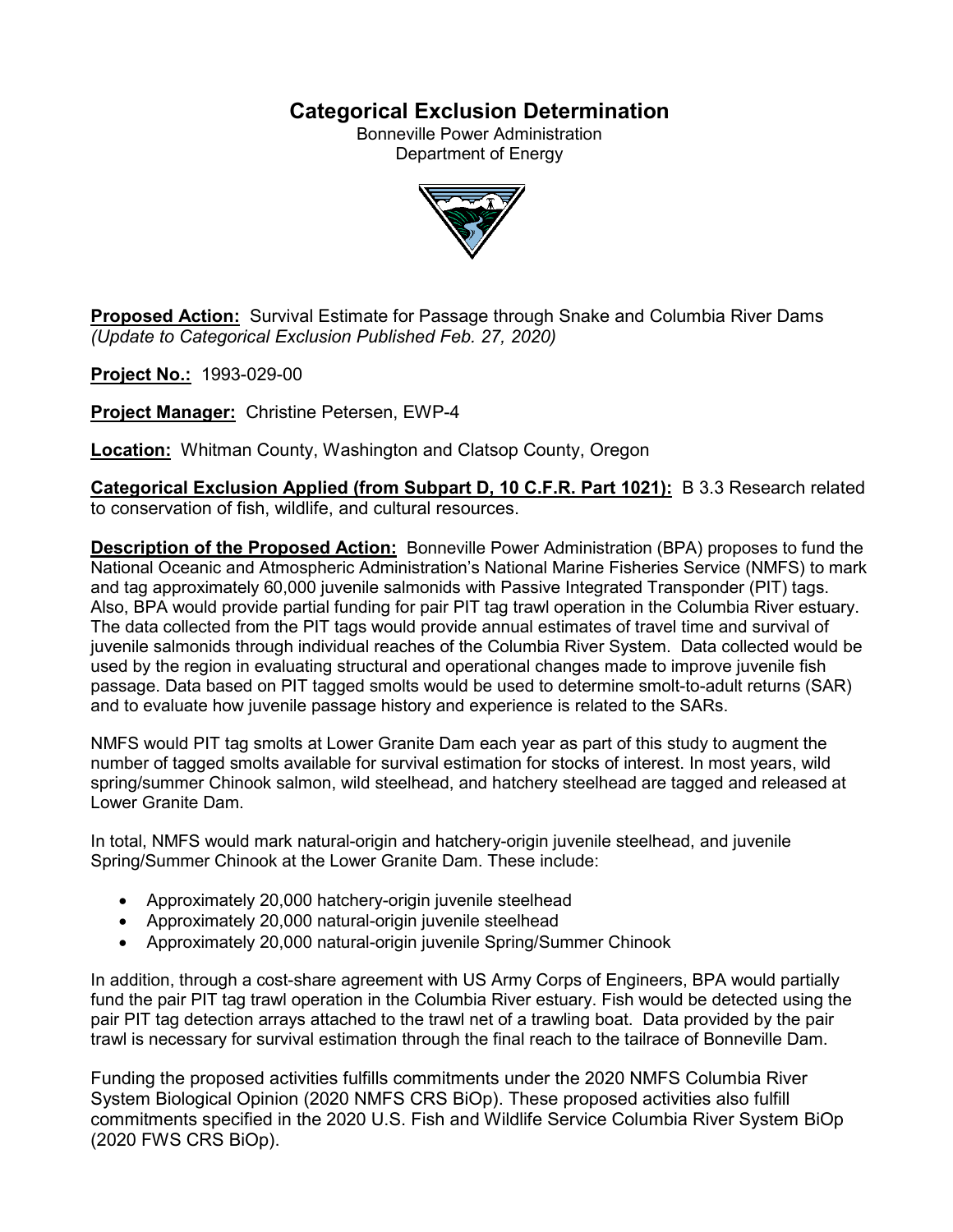**Findings:** In accordance with Section 1021.410(b) of the Department of Energy's (DOE) National Environmental Policy Act (NEPA) Regulations (57 FR 15144, Apr. 24, 1992, as amended at 61 FR 36221-36243, Jul. 9, 1996; 61 FR 64608, Dec. 6, 1996, 76 FR 63764, Nov. 14, 2011), BPA has determined that the proposed action:

- 1) fits within a class of actions listed in Appendix B of 10 CFR 1021, Subpart D (see attached Environmental Checklist);
- 2) does not present any extraordinary circumstances that may affect the significance of the environmental effects of the proposal; and
- 3) has not been segmented to meet the definition of a categorical exclusion.

Based on these determinations, BPA finds that the proposed action is categorically excluded from further NEPA review.

*/s/ Catherine Clark* Catherine Clark Contract Environmental Protection Specialist Motus Recruiting and Staffing, Inc.

Reviewed by: Chad Hamel

*/s/Chad Hamel* Chad Hamel Supervisory Environmental Protection Specialist

Concur:

*/s/ Sarah T. Biegel April 1, 2022* Sarah T. Biegel Date NEPA Compliance Officer

Attachment(s): Environmental Checklist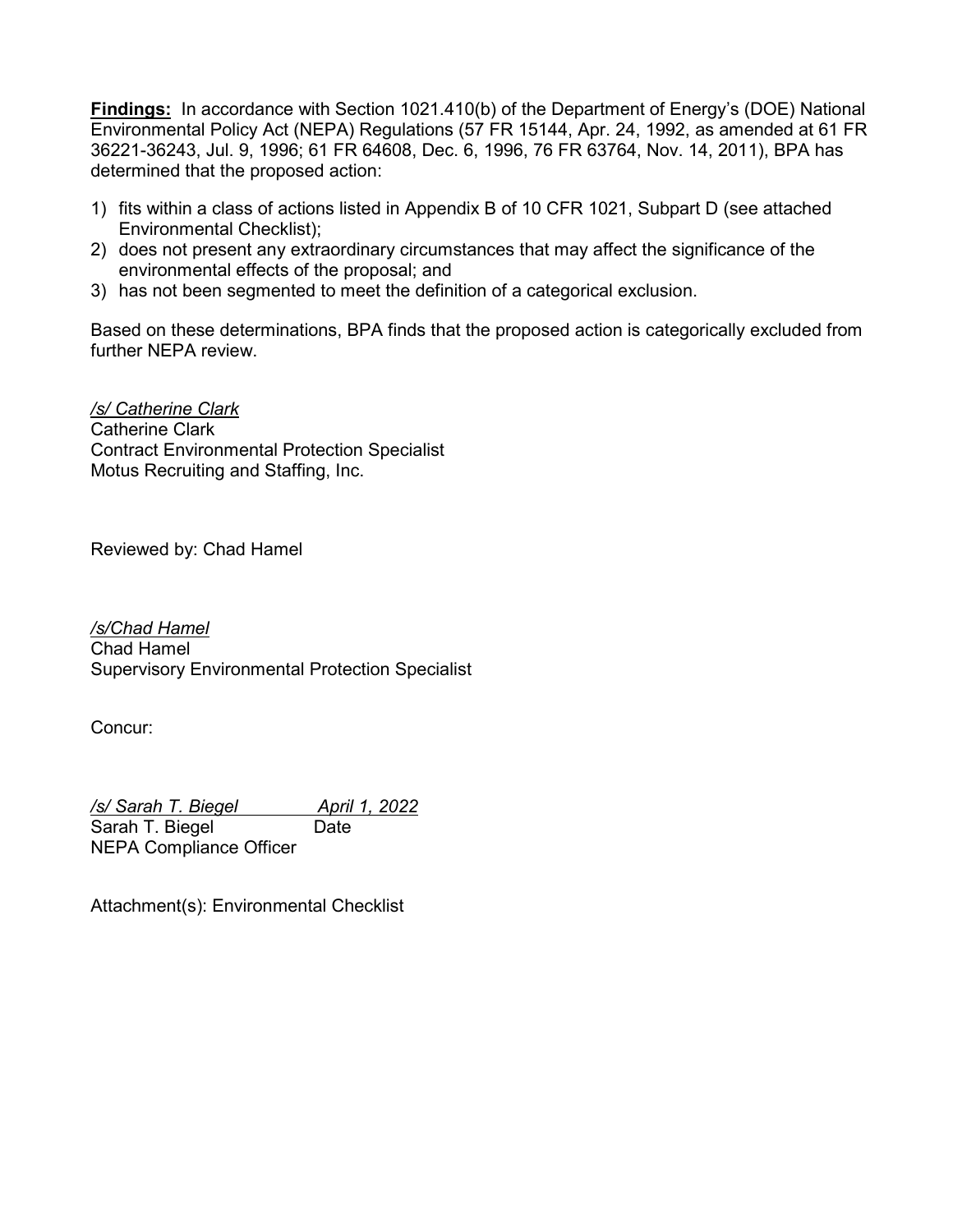# **Categorical Exclusion Environmental Checklist**

This checklist documents environmental considerations for the proposed project and explains why the project would not have the potential to cause significant impacts on environmentally sensitive resources and would meet other integral elements of the applied categorical exclusion.

**Proposed Action:** Survival Estimate for Passage through Snake and Columbia River Dams *(Update to Categorical Exclusion Published Feb. 27, 2020)*

# **Project Site Description**

There are two primary project site locations on the Columbia and Snake Rivers. Lower Granite Dam (PIT Tagging) and Jones Beach (Collect and Validate PIT Trawl Data). Lower Granite Dam is located on the Snake River in Whitman, Washington 22 miles south of Colfax and 35 miles north of Pomeroy. Jones Beach is located on the Columbia River mainstem in Clatsop, Oregon 5 miles Northeast of Westport.

# **Evaluation of Potential Impacts to Environmental Resources**

## **1. Historic and Cultural Resources**

Potential for Significance: No

Explanation: There are no ground-disturbing activities proposed. Therefore, the proposed activities would have no potential to affect historic or cultural resources.

## **2. Geology and Soils**

Potential for Significance: No

Explanation: There are no ground-disturbing activities proposed. Therefore, proposed activities would have no effect to geology or soils in the project areas.

# **3. Plants (including Federal/state special-status species and habitats)**

Potential for Significance: No

Explanation: There are no ground-disturbing or vegetation removing activities proposed. Therefore, proposed activities would utilize existing access points. No soil disturbance or disturbance of vegetation including Endangered Species Act (ESA)-listed plants.

# **4. Wildlife (including Federal/state special-status species and habitats)**

Potential for Significance: No

Explanation: Minor, temporary displacement of wildlife due to noise and human presence from project activities could occur. No long-term effect on wildlife or their habitat.

### **5. Water Bodies, Floodplains, and Fish (including Federal/state special-status species, ESUs, and habitats)**

Potential for Significance: No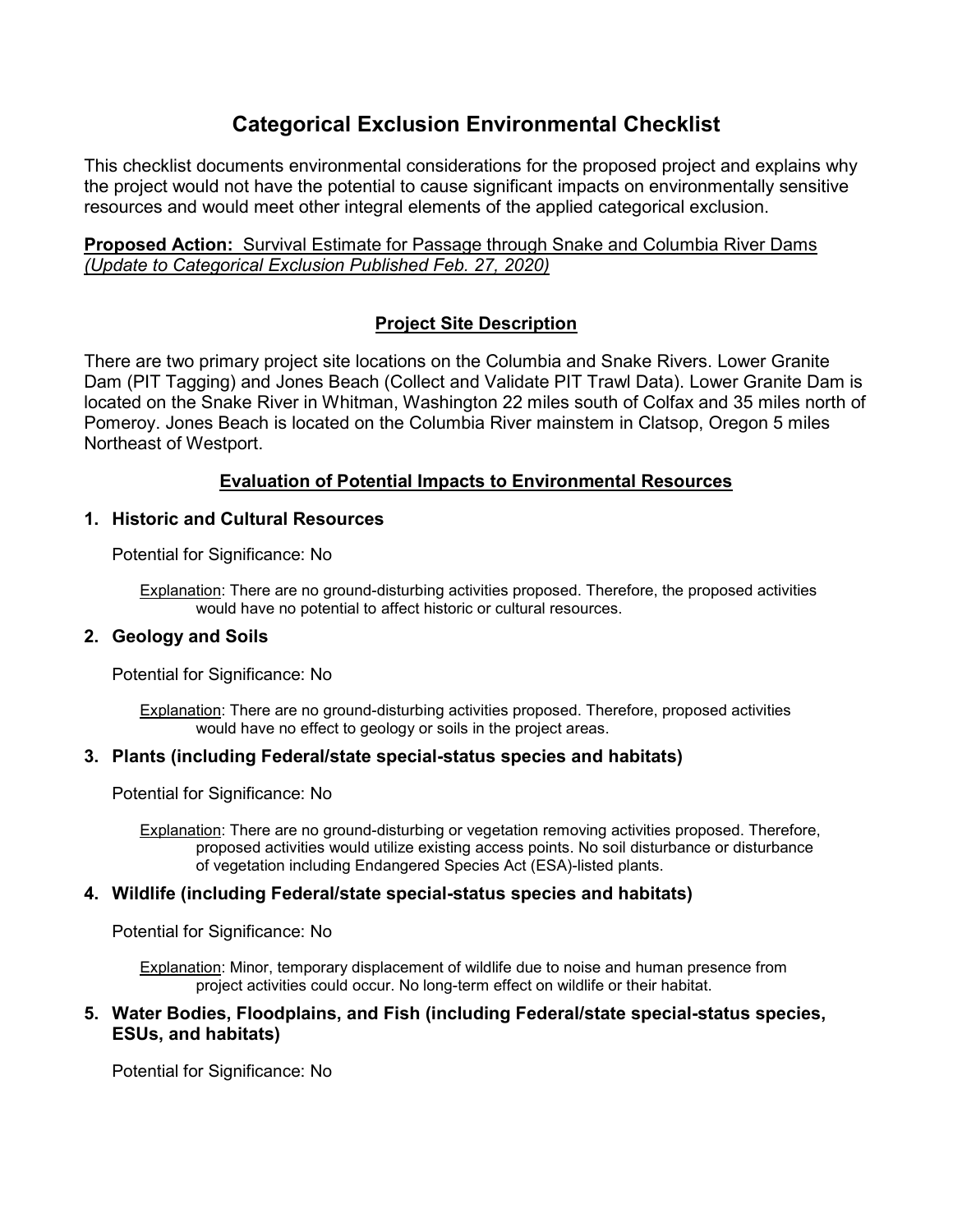Explanation: PIT tagging wild-origin and hatchery-origin anadromous salmonids is a common and wide-spread activity within the Columbia River Basin; the majority of fish tagged would be wild-origin fish.

Since these activities are requirements in the 2020 NMFS CRS BiOp and ongoing commitments under 2020 FWS CRS BiOp, NMFS annually issues a Determination of Take Memorandum describing the maximum number of individual ESA-listed fish that may be tagged in a given year. Since these activities take place in bull trout critical habitat, FWS issued a Section 10 recovery permit for PIT tagging activities at the Lower Granite Dam.

There would be no impact to adjacent waterbodies or floodplains because no grounddisturbing activities are proposed. All work would be carried out at existing facilities or at mobile PIT tagging trailers.

#### **6. Wetlands**

Potential for Significance: No

Explanation: Proposed activities wouild not occur in or near wetlands. Therefore, no impacts to wetlands.

#### **7. Groundwater and Aquifers**

Potential for Significance: No

Explanation: No impact to groundwater or aquifers.

#### **8. Land Use and Specially-Designated Areas**

Potential for Significance: No

Explanation: No change to land use.

#### **9. Visual Quality**

Potential for Significance: No

Explanation: Minor, temporary changes to visual quality could occur during the proposed project activities.

#### **10. Air Quality**

Potential for Significance: No

Explanation: Minor, temporary generation of emissions associated with increased vehicular use would occur during the proposed project activities.

#### **11. Noise**

Potential for Significance: No

Explanation: Minor and temporary intermittent noise would occur during the proposed implementation.

#### **12. Human Health and Safety**

Potential for Significance: No

Explanation: No known hazardous materials in the proposed project areas.